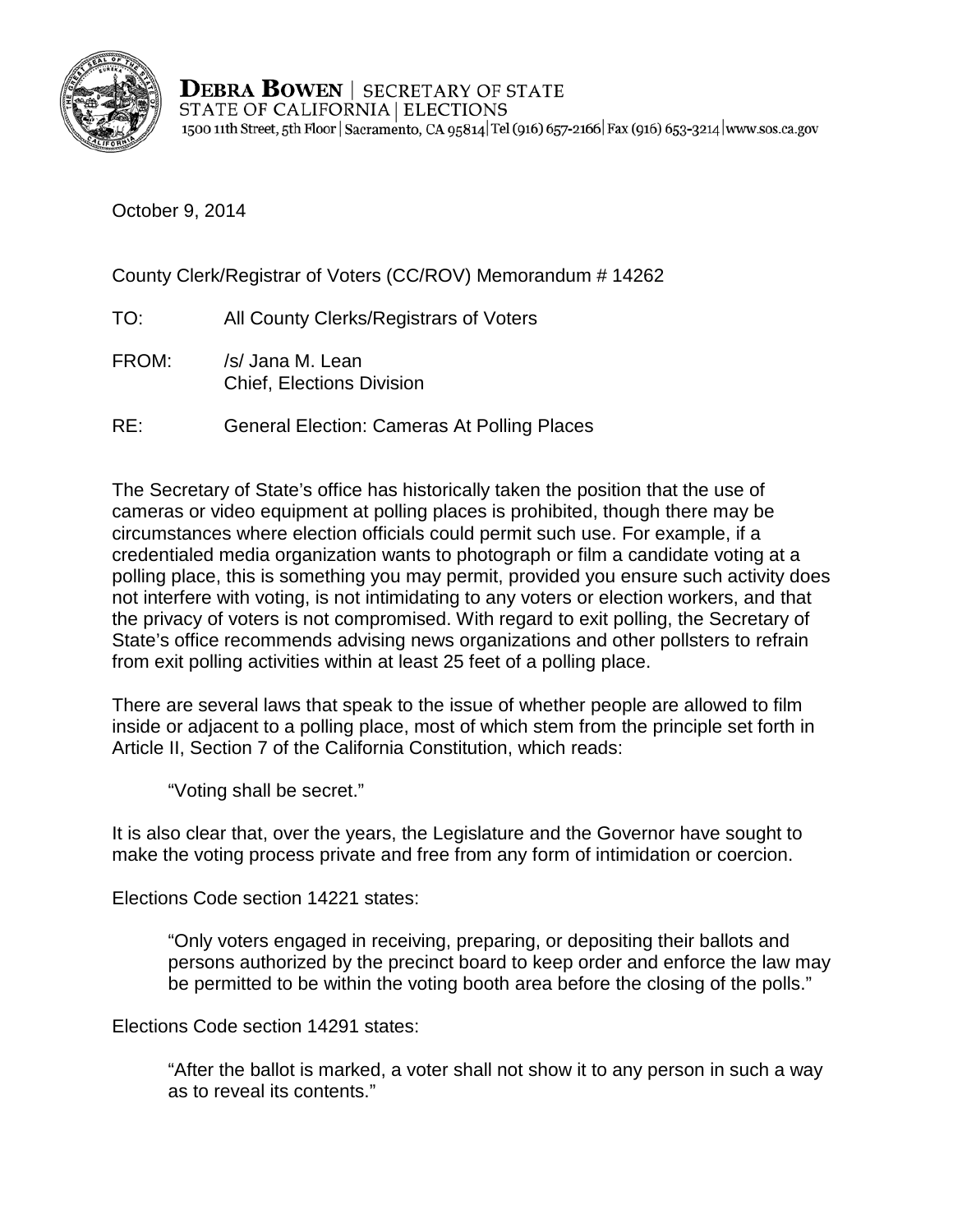CCROV # 14262 October 9, 2014 Page 2

Elections Code section 18370 states in part:

"No person, on election day, or at any time that a voter may be casting a ballot, shall, within 100 feet of a polling place, a satellite location under Section 3018, or an elections official's office:

(a) Circulate an initiative, referendum, recall, or nomination petition or any other petition.

(b) Solicit a vote or speak to a voter on the subject of marking his or her ballot. (c) Place a sign relating to voters' qualifications or speak to a voter on the subject of his or her qualifications except as provided in Section 14240.

(d) Do any electioneering as defined by Section 319.5.As used in this section, "100 feet of a polling place, a satellite location under Section 3018, or an elections official's office" means a distance 100 feet from the room or rooms in which voters are signing the roster and casting ballots.

Any person who violates any of the provisions of this section is guilty of a misdemeanor."

California Elections Code section 18540 states:

"(a) Every person who makes use of or threatens to make use of any force, violence, or tactic of coercion or intimidation, to induce or compel any other person to vote or refrain from voting at any election or to vote or refrain from voting for any particular person or measure at any election, or because any person voted or refrained from voting at any election or voted or refrained from voting for any particular person or measure at any election is guilty of a felony punishable by imprisonment pursuant to subdivision (h) of Section 1170 of the Penal Code for 16 months or two or three years.

(b) Every person who hires or arranges for any other person to make use of or threaten to make use of any force, violence, or tactic of coercion or intimidation, to induce or compel any other person to vote or refrain from voting at any election or to vote or refrain from voting for any particular person or measure at any election, or because any person voted or refrained from voting at any election or voted or refrained from voting for any particular person or measure at any election is guilty of a felony punishable by imprisonment pursuant to subdivision (h) of Section 1170 of the Penal Code for 16 months or two or three years."

Elections Code section 18541 states:

"(a) No person shall, with the intent of dissuading another person from voting, within 100 feet of a polling place, do any of the following:

(1) Solicit a vote or speak to a voter on the subject of marking his or her ballot.